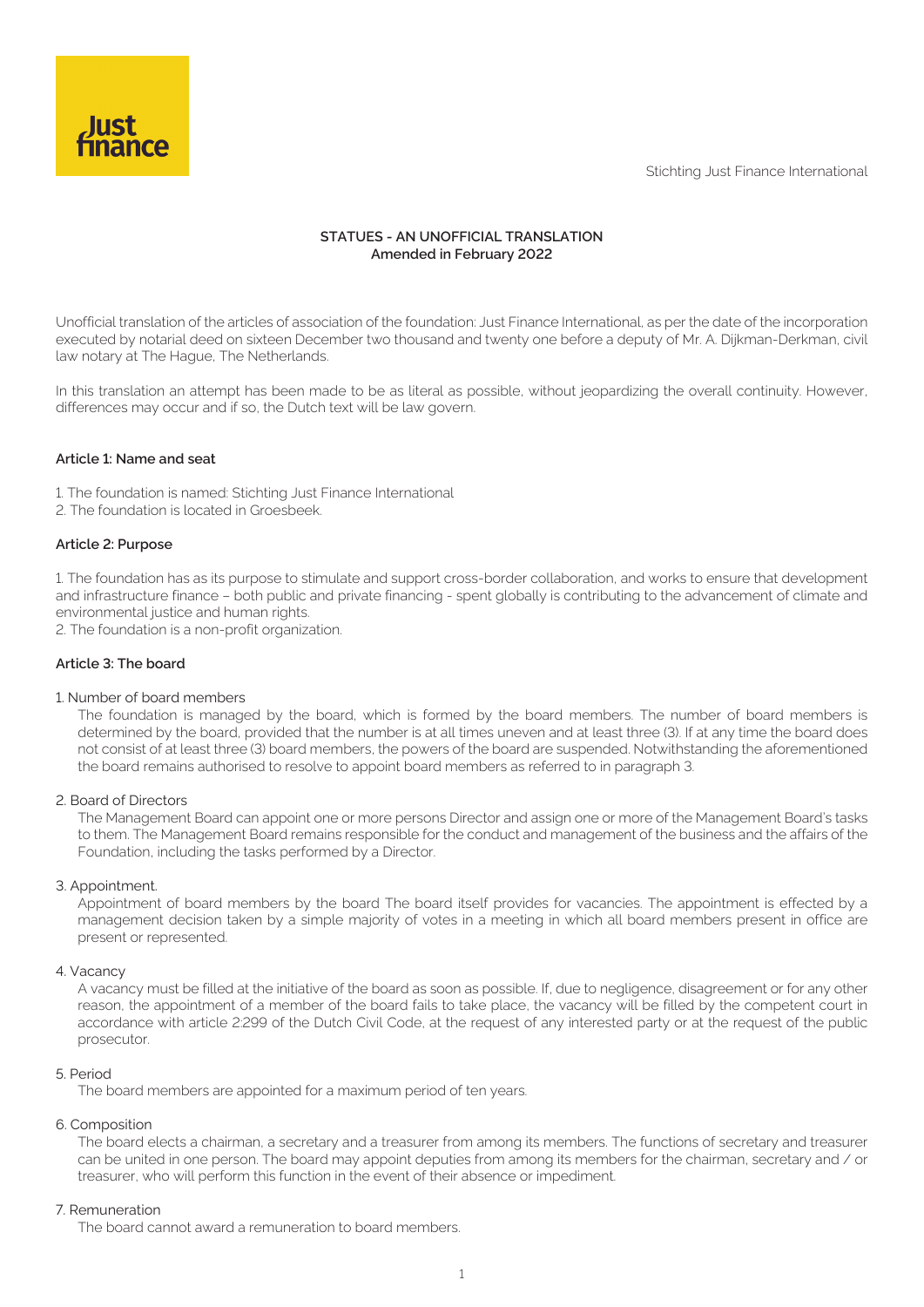

## 8. End board membership

A board member loses his position:

- by his resignation at his own request;
- if he is declared bankrupt, an arrangement as referred to in the Natural Persons Debt Rescheduling Act or a moratorium is declared applicable;
- by his death, being placed under guardianship or when an administrator or mentor is appointed for his assets or over his person;
- by his dismissal pursuant to a unanimous decision of all other board members, provided that at least three (3) board members are in office;
- by his dissolution if the board member is a legal entity, he actually ceases to exist or loses free control over his assets;
- by his dismissal by the court;
- when he has been convicted in final instance by a Dutch judge for deliberate commission of an offence as meant in Article 67(1) of the Code of Criminal Procedure of the Netherlands.

A board member dismissed by the court cannot be reappointed as board member of the foundation for a period of five years after the dismissal.

9. Prevention or permanent absence.

In the event of the prevention or permanent absence of one or more board members the remaining board members shall be in charge of the entire management of the foundation, provided that at least three (3) board members remain. In the event of the prevention or permanent absence of one or more board members as a consequence of which less than three (3) board members remain, at least three (3) persons are temporarily in charge of the foundation, being the remaining board member(s), if any, and one or more persons who at all times must be appointed for that purpose by the board.

## **Article 4: Representation of the foundation**

1. The foundation is represented by: - the board; one board member acting individually; or - a Director for legal acts with an interest or value of less than eight thousand euros (€ 8,000); - a Director together with a board member for legal acts with an interest or value of ten thousand euros (€ 8,000) or more. The powers of a Director include the disposal of goods and the right of substitution.

2. The board may grant a board member or a third party power of attorney to represent the foundation within the limits of that power of attorney.

#### **Article 5: Authority of the board**

#### 1. Task

The board is charged with the management of the foundation.

#### 2. Registered goods

The board is not authorized to enter into agreements for the acquisition, alienation and encumbrance of registered property.

#### 3. Security for others

The board is not authorized to enter into agreements in which the foundation commits itself as guarantor or joint and several co-debtor, makes a strong claim to another party or commits itself to security for a debt of another party.

#### 4. Invoke

Opposition to paragraphs 2 and 3 can be invoked against third parties.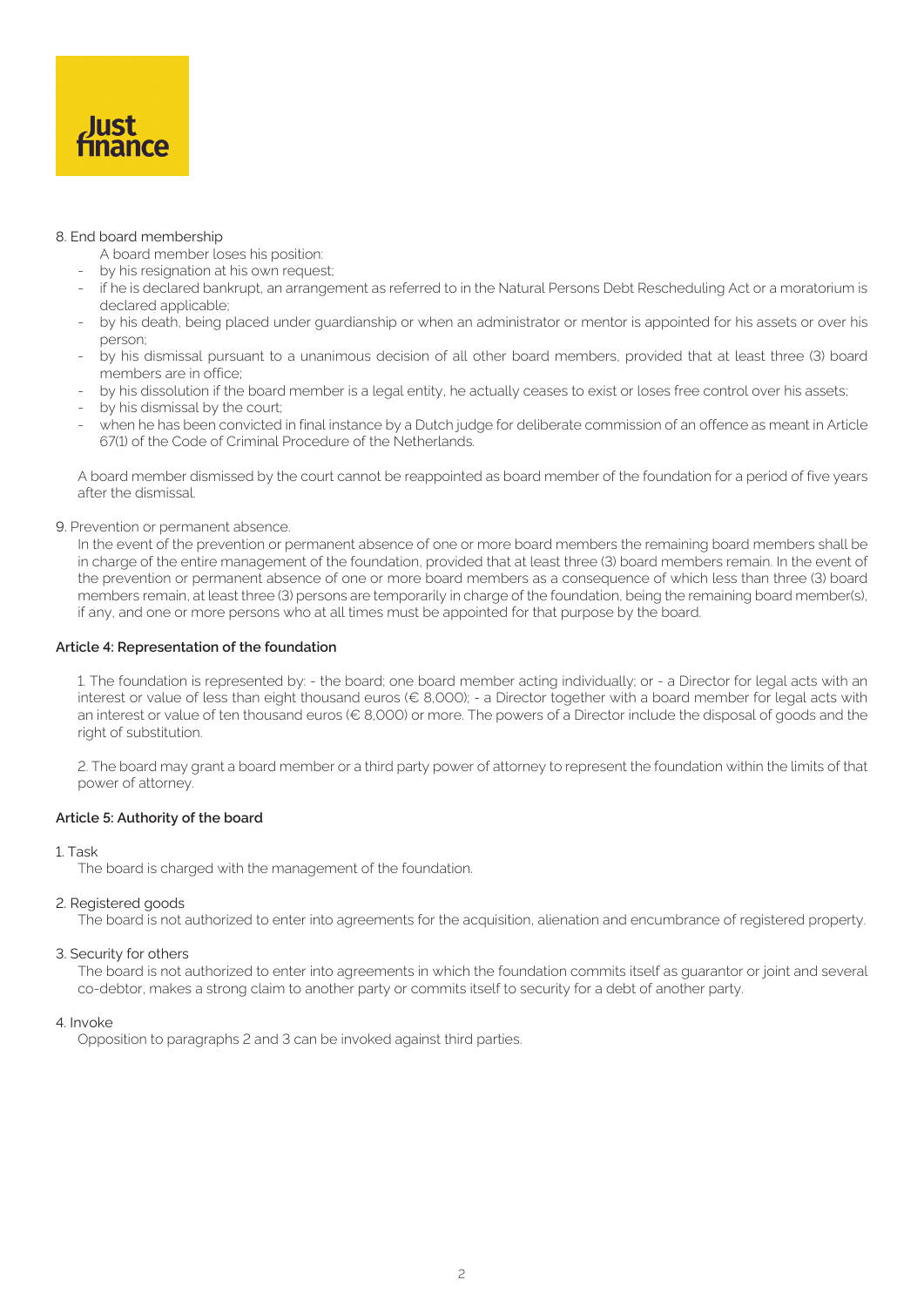

### **Article 6: Board meetings**

#### 1. Frequency.

The board meets at least three times a year and furthermore as often as a board member deems desirable. The board will strive to meet whenever possible in person; however, it is not a requirement.

#### 2. Notices.

The secretary calls for the meeting by means of a convening notice to all members of the board made by a legible and reproducible message sent electronically to the address that has been disclosed to the foundation for this purpose. There must be at least seven days between the day of dispatch and that of the meeting. The convening notice contains an agenda of the subjects to be discussed and, where necessary, a further explanation. The secretary or other person appointed by the chairman shall record minutes of the proceedings in the meeting which, after they have been determined, shall be signed by the chairman and the secretary. Each member of the board is entitled to a copy of the minutes to be issued by the secretary and to be signed by him. and to be signed by him.

#### 3. Representation by proxy

A board member may be represented by another board member during the meeting. To this end, a written power of attorney to be submitted to the chairman is required. A board member may be a proxy for at most one other board member.

#### **Article 7: Decision-making by the board**

#### 1. Validity

The board can take decisions both in and outside meetings. Unless otherwise provided in these articles of association, a resolution can only be passed at the meeting if more than half of the number of board members in office is present or represented.

Management Board members can exercise their voting right by an electronic means of communication, provided that the Management Board member can be identified through the electronic means of communication, can directly follow the discussions in the meeting and can exercise his voting right, for example by videoconference.

In the convocation - further conditions can be set for the use of the electronic means of communication. If at a meeting the required number of board members in office is not present or represented, a new meeting may be held - not sooner than two weeks and no later than six weeks after the first meeting. In that new meeting, the relevant subject can then be decided, regardless of the number of board members present or represented. A resolution outside a meeting requires unanimity from all board members in office, which must be confirmed in writing. If action is taken in violation of the convening of the meeting in these articles of association, the board may nevertheless take legally valid decisions, provided that the directors absent at the meeting have declared themselves not opposed to the decision-making process prior to the time of the meeting.

#### 2. Choice of votes

The votes shall be verbal, unless a member of the board demands a written vote.

#### 3. Required majority

Unless otherwise provided in these articles of association, decisions are taken by simple majority of votes.

## 4. Tie of votes

If the votes are tied, the proposal is rejected.

#### **Article 8: Committees and Advisory Board**

In performing its duties, the board - under the responsibility of the board - can be assisted by one or more committees and / or an advisory board to be set up by it. The board determines the task and working methods of the committees and the Advisory Board. The board provides for the composition of the committee and the Advisory Board. The board designates who is in such a committee and / or Advisory Council, can discharge or replace persons from their duties within each committee and / or Advisory Council and is authorized to appoint or cancel a committee and / or the Advisory Board.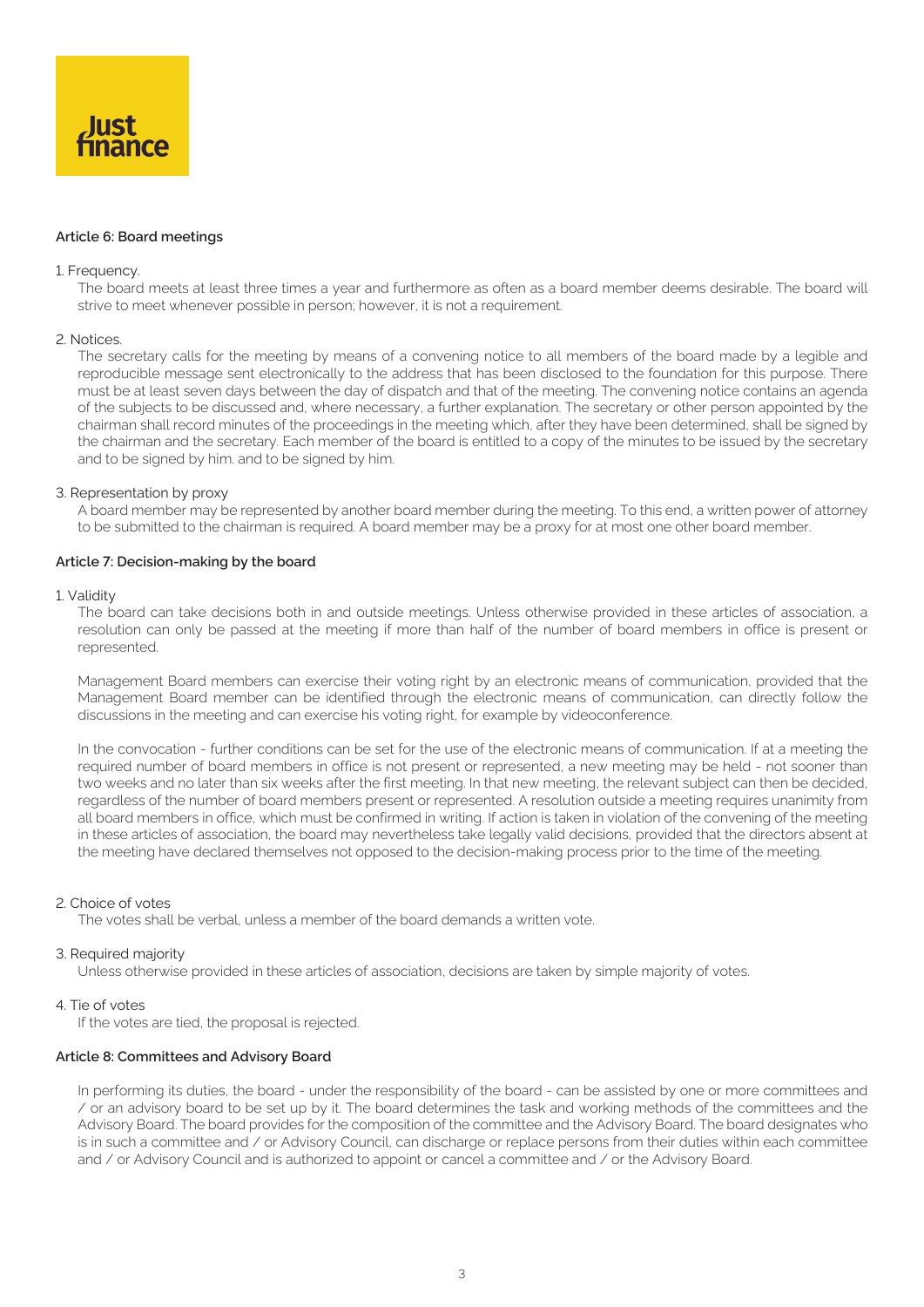

# **Article 9: Financial year, financial administration and archive**

#### 1. Financial year

The financial year of the foundation is equal to the calendar year.

### 2. Administration and archive

The board is obliged to administer the assets of the foundation and everything related to the activities of the foundation in such a way that the rights and obligations of the foundation can always be known and the administration with all documents and other data carriers that belong to it carefully and to be stored for reference and control.

## 3. Annual documents and budget

Every year the board produces a financial annual report showing the receipts and expenditures of the past financial year and the capital position of the foundation at the end thereof. This report must be adopted by the board within five months of the end of the foundation's financial year. The same applies to the budget for the then current year, insofar as this has not happened before.

# **Article 10: Amendment of the articles of association**

#### 1. Authority and decision-making

The board is authorized to amend the articles of association. The decision to do so can only be taken by unanimous vote at a meeting in which all board members are present or represented.

#### 2. Implementation

The board is responsible for the implementation of the decision. The amendment of the articles of association is effected by means of a notarial deed to be drawn up for that purpose. Each individual board member is authorized to execute the relevant deed. An authentic copy of the deed of amendment and a continuous text of the amended articles of association must be filed with the Trade Register.

#### **Article 11: Dissolution of the foundation, merger, splitting**

#### 1. Dissolution decision.

The board is authorized to dissolve the foundation. The same rules as for the decision to amend the articles of association apply to the decision to dissolve the company. The decision to dissolve also indicates, if possible, which destination is given to the liquidation balance after liquidation. The balance is in any case spent on an ANBI with a similar objective or a foreign institution which exclusively or nearly exclusively serves the public interest and has a similar objective. If the foundation no longer has any benefits at the time of its dissolution, it ceases to exist. In that case, the board will report this to the Trade Register. The books and documents of the dissolved foundation will remain for seven years after the foundation has ceased to exist under the custody of the person designated by the board in the resolution to dissolve. Within eight days of the commencement of his retention, the designated depositary must give his name and address to the Trade Register.

#### 2. Other cause

The foundation is also dissolved: - due to insolvency after the foundation has been declared bankrupt or by the cancellation of the bankruptcy on account of the estate's condition; - by a court order to that effect in the cases specified by law.

# 3. Merger or splitting

For a resolution to merge or split the foundation or parts thereof, the same rules of decisionmaking as prescribed for an amendment of the articles of association apply, without prejudice to the requirements of the law.